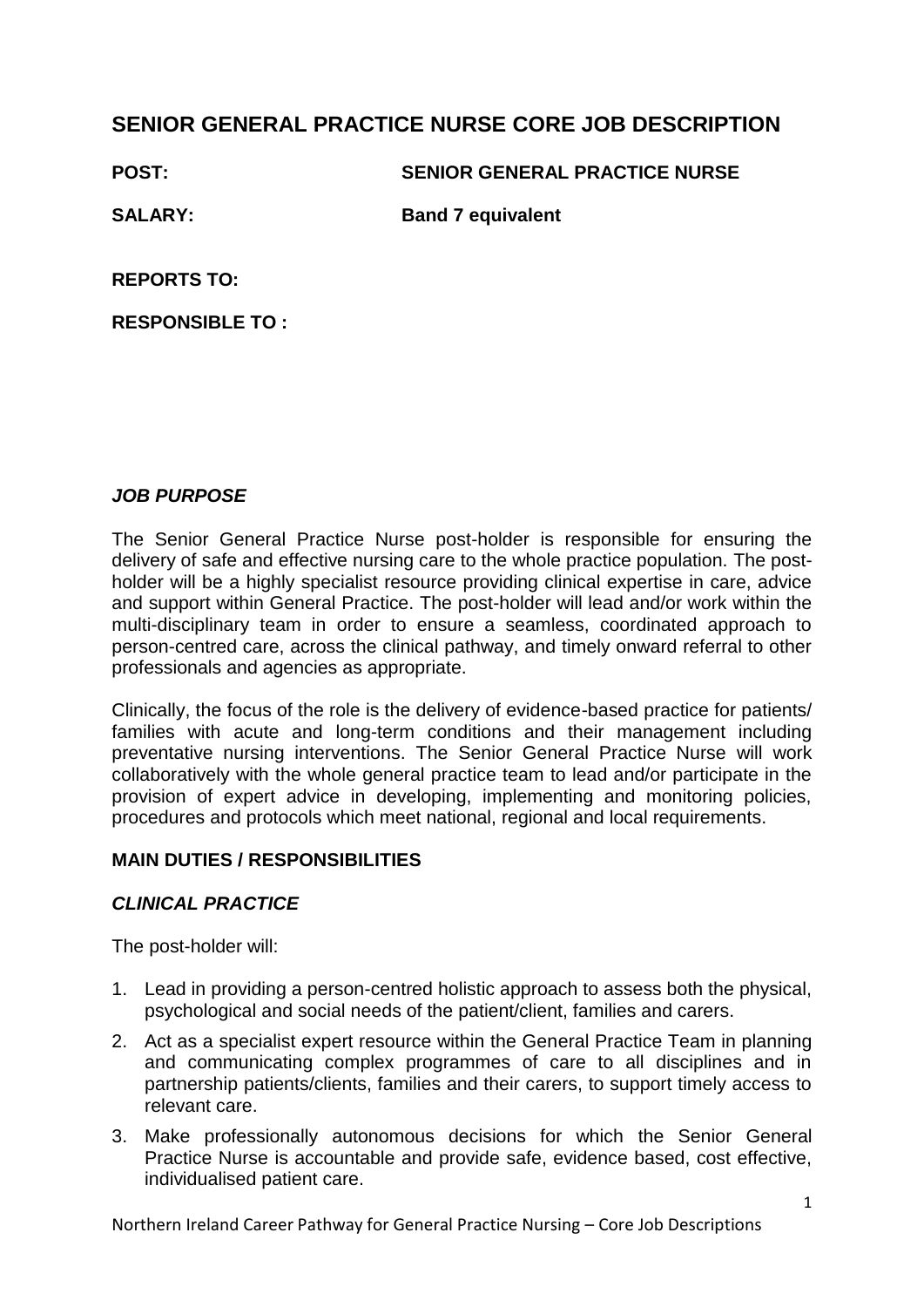- 4. Make appropriate referrals to other members of the primary, community and secondary care teams.
- 5. Help the practice develop and deliver specialist primary nurse led services including long-term conditions management.
- 6. Undertake regular medication reviews for groups of patients deemed suitable by the clinical team.
- 7. Manage the nursing team to administer child and adult immunisations and vaccinations in accordance with national and General Practice programmes.
- 8. As a Non-medical prescriber: to ensure safe, effective and appropriate medication as defined by current legislative framework and General Practice guidelines.
- 9. Ensure accurate, contemporaneous records are kept in accordance with General Practice policies, GDPR, General Practice IT Systems, NMC Code and current NI standards for nursing and midwifery practice within the Nursing team.

## *EDUCATION AND DEVELOPMENT*

The post-holder will:

- 1. Maintain professional registration on the NMC Register and revalidate every three years. Work within the latest NMC Code of Professional Conduct and maintain a live registration.
- 2. Lead in the development, delivery and evaluation of education and learning activities specific to the area of expertise, both internal and external to the organisation, as required.
- 3. Lead and/or support the development, delivery and evaluation of patient education, working in collaboration with the multidisciplinary team and colleagues as appropriate.
- 4. Work in collaboration with Education Providers as appropriate.
- 5. Undertake Quality 2020 Level1 and Level 2 Attributes Framework training and continue to develop Quality Improvement skills.

#### *RESEARCH AND EVIDENCE-BASED PRACTICE*

The post-holder will:

- 1. Promote a learning environment for patients, nurses and other health professionals and facilitate a research culture to support continuous improvement activities.
- 2. Facilitate the use of evidence-based practice, audit and peer review to enhance patient/client care and/or the service and disseminate relevant findings.
- 3. Lead and/or participate in research and clinical practice development projects, using appropriate research methodologies.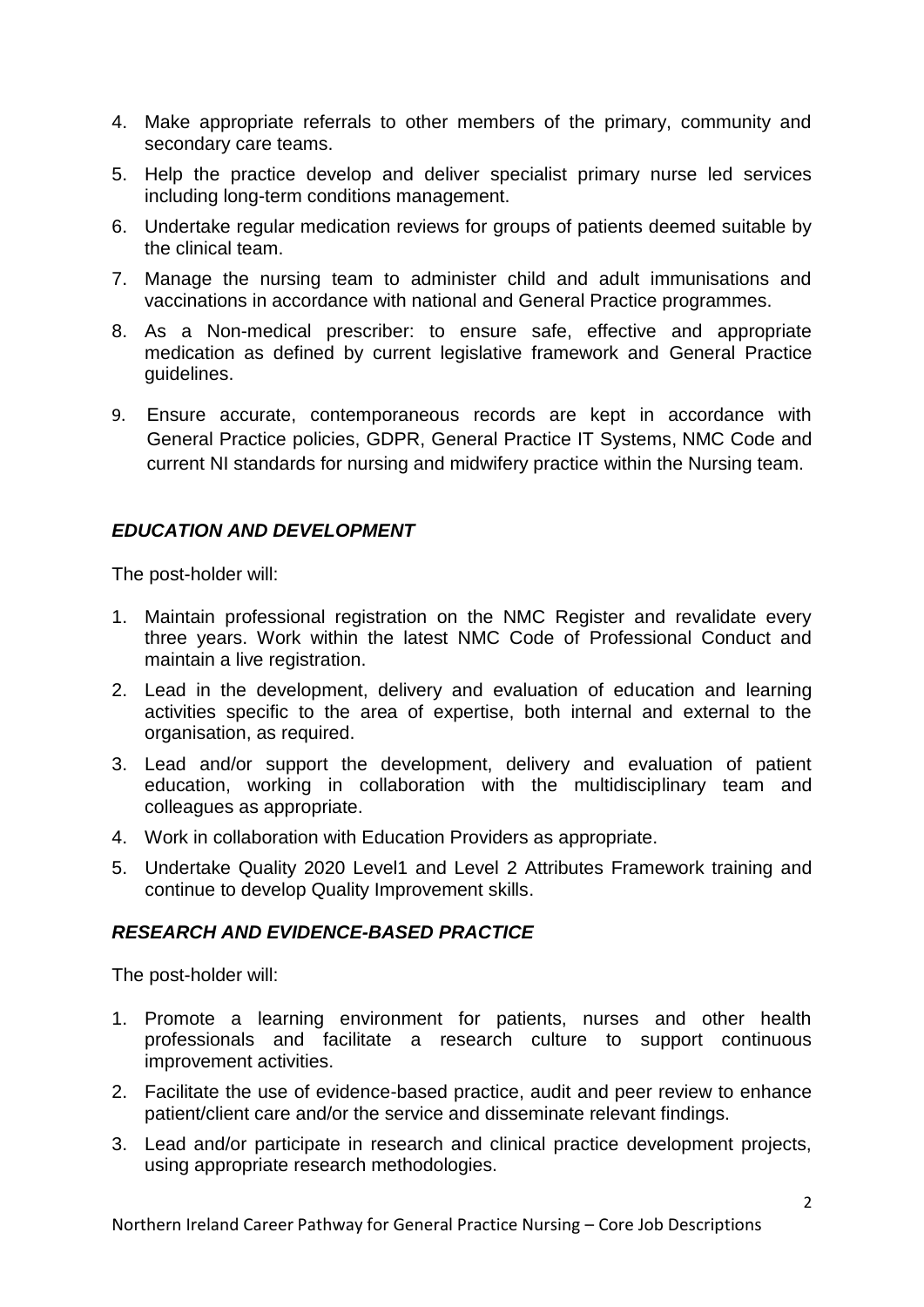- 4. Lead and/or participate in analysing health and care technologies providing feedback to inform selection and use in own area of practice.
- 5. Facilitate the advancement of the body of knowledge through audit, service improvement, education, research and develop the practice of others.
- 6. Collate and record quantitative and qualitative data to demonstrate evidence of outcomes and quality and produces relevant reports.

## *LEADERSHIP & MANAGEMENT*

The post-holder will**:**

- 1. Work as an effective and responsible team leader, supporting others and exploring the mechanisms to develop new ways of working.
- 2. Lead in the analysis of areas of need, working collaboratively to identify gaps in service provision, providing leadership in the co-design and development of new initiatives and management of services that takes account of the needs of patients/clients, their families and carers.
- 3. Prioritise own and other's workload and ensure effective time management strategies are embedded within the culture of the team.
- 4. Act as a role model to support members of the nursing team to undertake mandatory and statutory training requirements.
- 5. Provide clinical educational advice to support development of the team.
- 6. Manage nursing staff appraisals.
- 7. Contribute to the General Practice team meetings including the achievement of the Practice's GMS contract obligations.
- 8. Appropriately delegate, supervise and support others within the scope of everyone's role and in line with the current NMC Code and in accordance with the DoH Delegation Framework (2019) retaining responsibility and accountability for outcomes and act as a role model and change agent.
- 9. Contribute to the development of relevant clinical guidelines, agreed protocols and procedures for the service ensuring that they are embedded within the service and communicated to relevant personnel.
- 10. Report and act on any adverse incidents, accidents or near misses and undertake analysis in line with general practice polices and professional Duty of Candour.
- 11. Adhere to the local whistleblowing policy and raise concerns appropriately.

#### *GENERAL RESPONSIBILITIES:*

The Senior General Practice Nurse is required to promote and support the mission and vision of the service for which they are responsible:

The post-holder will: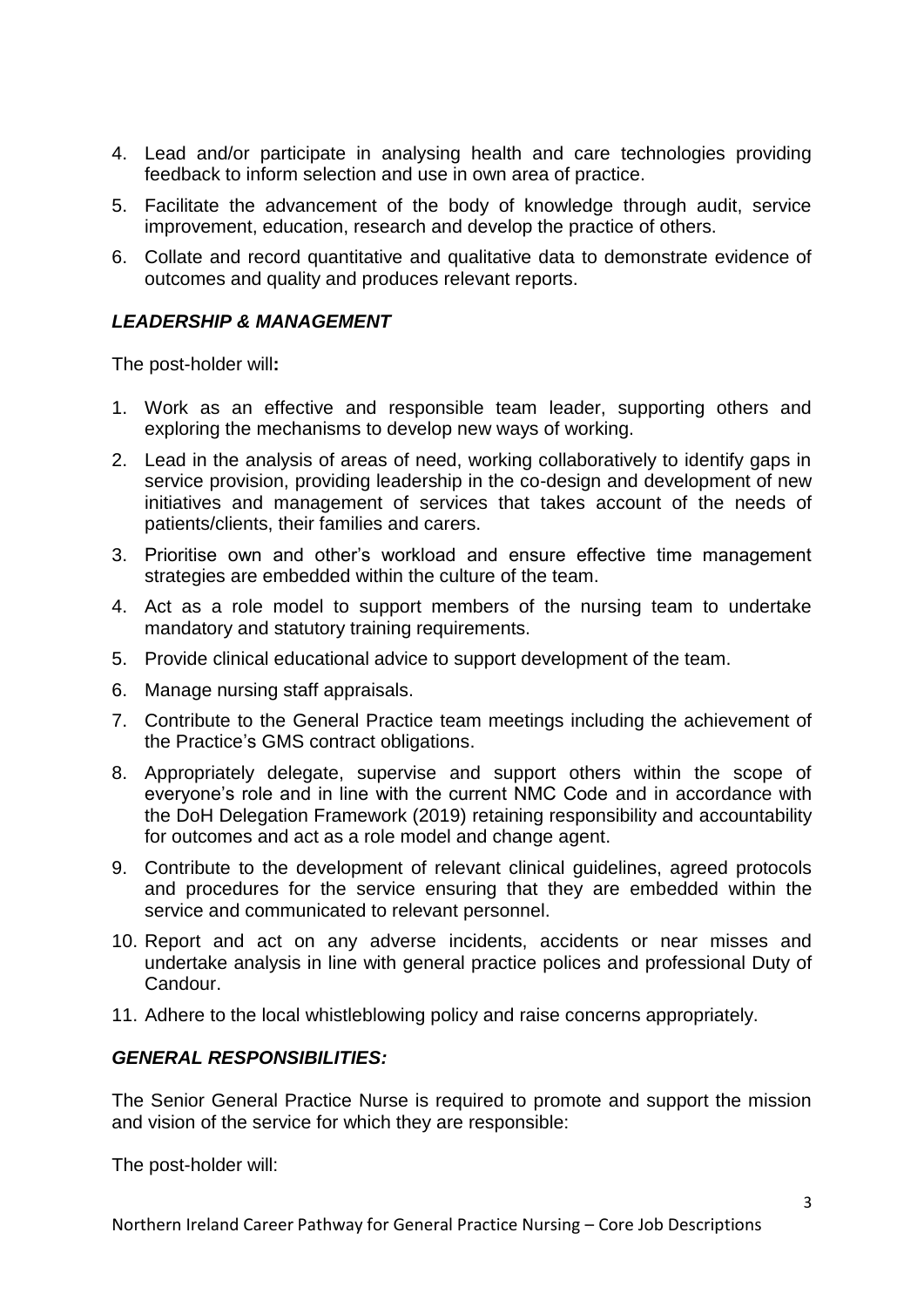- 1. At all times provide a caring service and treat those with whom they come into contact with in a courteous and respectful manner.
- 2. Demonstrate their commitment by regular attendance and the efficient completion of all allocated tasks.
- 3. Carry out their duties and responsibilities in compliance with the Health and Safety Policies and Statutory Regulations.
- 4. Adhere to Equality and Good Relations duties throughout the course of their employment, as in Section 75 of the Northern Ireland Act 1998
- 5. Ensure the ongoing confidence of the public in-service provision.
- 6. Support the organisation in complying with its obligations under Human Rights legislation.
- 7. Maintain high standards of personal accountability.

#### *RECORDS MANAGEMENT*

All employees are legally responsible for all records held, created or used as part of their business, including patient, corporate and administrative records whether paper based or electronic and also including emails. All such records are public records and are accessible to the general public, with limited exceptions, under the Freedom of Information Act 2000, the Environment Regulations 2004 ,Data Protection Act 1998 and General Data Protection Regulations (GDPR 2018).Employees are required to be conversant with the General Practice policies and procedures on records management and seek advice if in doubt.

#### *ENVIRONMENTAL CLEANING*

Recognise, adhere to and promote the key principle that "Cleanliness matters is everyone's responsibility, not just the cleaners" .Whilst there are staff employed who are responsible for cleaning services, all employees have a responsibility to ensure a clean ,comfortable ,safe environment for patients, clients, residents, visitors, staff and members of the general public.

#### *INFECTION PREVENTION AND CONTROL*

The General Practice is committed to reducing Healthcare associated infections (HCAIs) and staff have a part to play in making this happen. Staff must comply with all policies in relation to Infection Prevention and Control and with ongoing reduction strategies. Standard Infection Prevention and Control Precautions must be used at all times to ensure the safety of patients and staff.

This includes:

- 1. Cleaning hands either with soap and water or a hand sanitizer at the appropriate times( WHO 5 moments);
- 2. Using the correct "7 step" hand hygiene technique;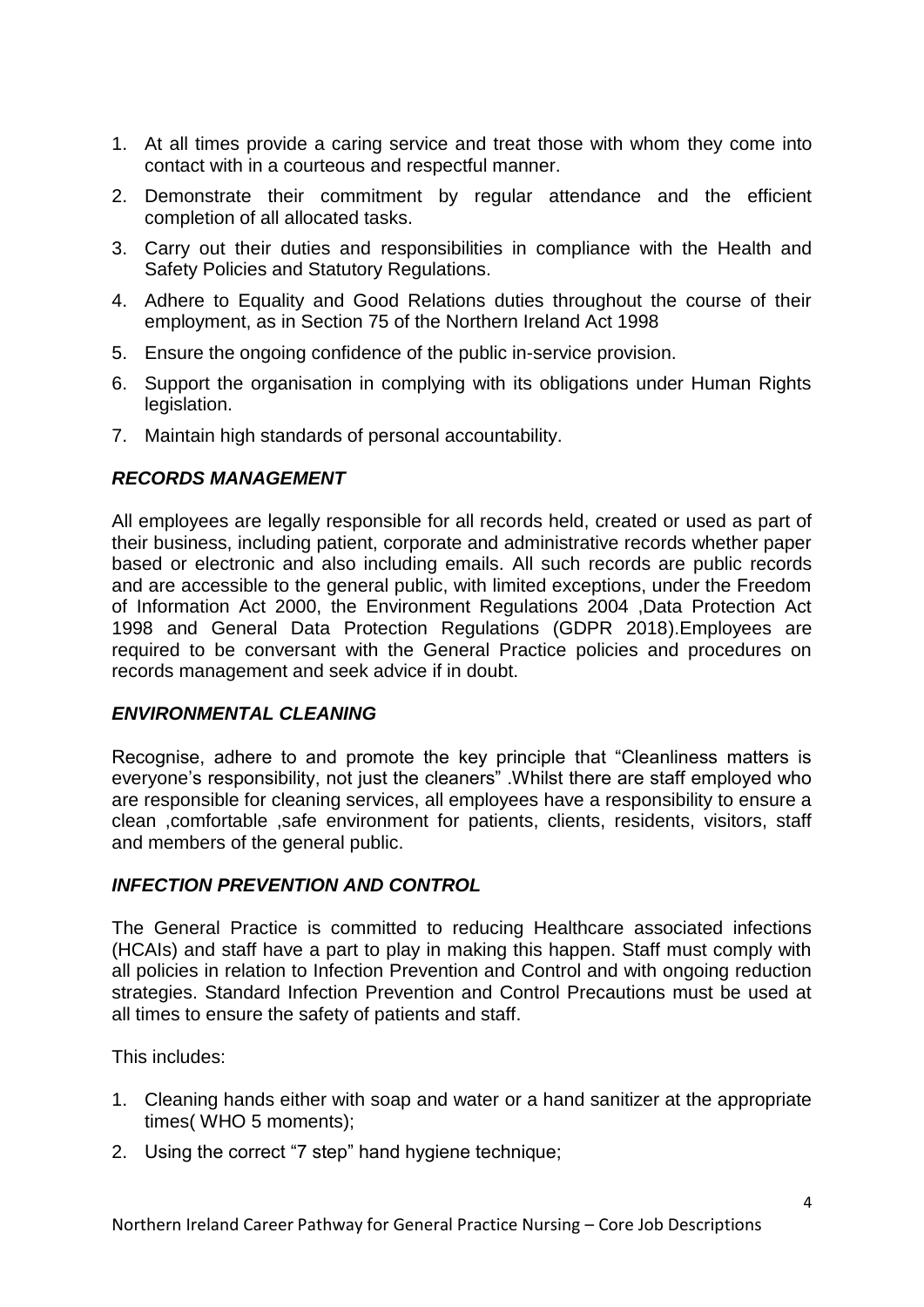- 3. Being bare below the elbows when in a clinical environment;
- 4. Following General Practice policies and the Regional Infection Control Manual;
- 5. Wearing the correct Personal Protective Equipment (PPE);
- 6. Ensuring correct handling and disposal of waste (including sharps) and laundry;
- 7. Ensuring all medical devices (equipment) are decontaminated appropriately i.e. cleaned disinfected and/or sterilized;
- 8. Ensuring compliance with High Impact Interventions

## *Clause: This job description is not meant to be definitive and may be amended to meet the changing needs of the Employer.*

*We are an Equal Opportunities Employer.*

*Date:*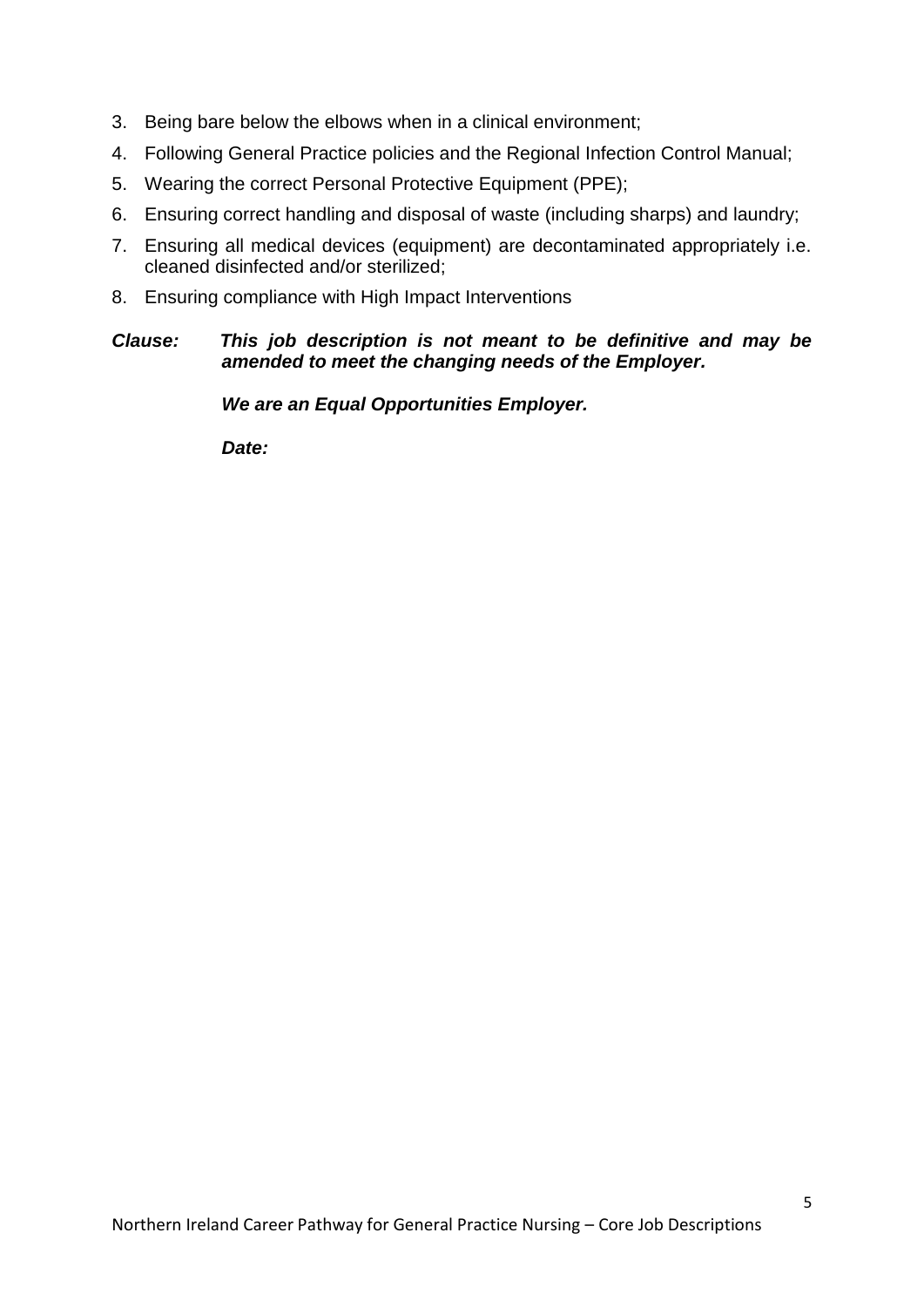## **PERSONNEL SPECIFICATION**

#### **JOB TITLE: SENIOR GENERAL PRACTICE NURSE Band 7 equivalent**

## **LOCATION:**

## **ESSENTIAL CRITERIA**

**SECTION 1:** The following are **ESSENTIAL** criteria which will initially be measured at shortlisting stage although may also be further explored during the interview/selection stage. You should therefore make it clear on your application form whether or not you meet these criteria. Failure to do so may result in you not being shortlisted. The stage in the process when the criteria will be measured is stated below.

| <b>Factor</b>                                 | <b>Criteria</b>                                                                                                                                                                                                                                                                                                                                                                    | <b>Method of</b><br><b>Assessment</b> |
|-----------------------------------------------|------------------------------------------------------------------------------------------------------------------------------------------------------------------------------------------------------------------------------------------------------------------------------------------------------------------------------------------------------------------------------------|---------------------------------------|
| <b>Qualifications/</b><br><b>Registration</b> | • Registered Nurse: first level on the<br><b>NMC</b><br>register                                                                                                                                                                                                                                                                                                                   |                                       |
|                                               | • 3 years post registration experience                                                                                                                                                                                                                                                                                                                                             |                                       |
|                                               | • Applicants must hold a current full driving<br>licence which is valid for use in the UK and<br>have access to a car on appointment. This<br>criteria will be waived in the case of applicants<br>whose disability prohibits driving but who have<br>access to a form of transport approved by the<br>Organisation which will permit them to carry out<br>the duties of the post. |                                       |
|                                               | • Applicants must hold the NMC non-medical<br>prescribing qualification V300 OR be willing to<br>undertake this programme within a timescale<br>agreed with their Manager.                                                                                                                                                                                                         |                                       |
| <b>Knowledge</b>                              | • Applicants must demonstrate full understanding<br>of the current NMC Code and Scope of<br><b>Professional Practice.</b>                                                                                                                                                                                                                                                          |                                       |
|                                               | • Applicants must demonstrate sound<br>clinical<br>knowledge of current nursing practice                                                                                                                                                                                                                                                                                           |                                       |
|                                               | • Applicants must demonstrate understanding of<br>the roles and responsibilities of the post                                                                                                                                                                                                                                                                                       |                                       |